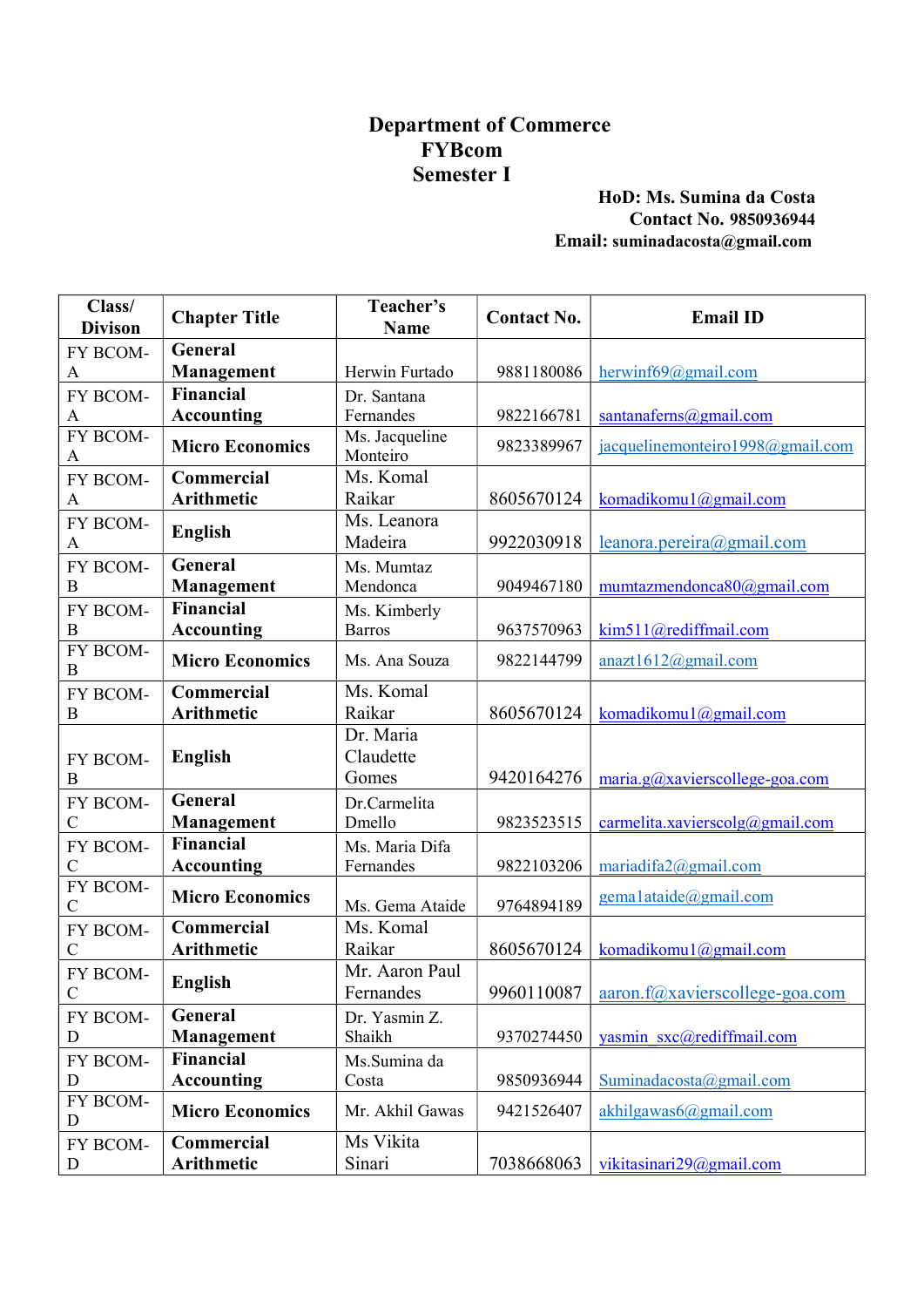| FY BCOM-<br>D   | <b>English</b>       | Ms. Leanora<br>Madeira | 9922030918 | leanora.pereira@gmail.com       |
|-----------------|----------------------|------------------------|------------|---------------------------------|
|                 | Principles &         |                        |            |                                 |
| <b>GENERIC</b>  | <b>Practices of</b>  | Ms Karen               |            |                                 |
| <b>ELECTIVE</b> | <b>Accounting</b>    | Fernandes              | 9763155516 | karenfdes2018@gmail.com         |
| <b>GENERIC</b>  | <b>Principles of</b> | Mr. Conrad             |            |                                 |
| <b>ELECTIVE</b> | <b>Insurance</b>     | D'Souza                | 9673832789 | $control.sxc(\omega)$ gmail.com |
| <b>GENERIC</b>  | <b>Banking</b>       | Ms. Victorya           |            |                                 |
| <b>ELECTIVE</b> |                      | Rodrigues              | 9767239774 | vicrod $20$ @gmail.com          |
| <b>GENERIC</b>  | <b>Marketing</b>     | Mr. Carmelito G        |            |                                 |
| <b>ELECTIVE</b> | <b>Mangement</b>     | Desouza                | 9421194144 | carmelitoxaviers@gmail.com      |
| <b>GENERIC</b>  |                      | Dr Dadapir             |            |                                 |
| <b>ELECTIVE</b> | Geography            | Jakarti                | 7350411285 | jakatidm786@mail.com            |
| <b>GENERIC</b>  | Computer             |                        |            |                                 |
| <b>ELECTIVE</b> | <b>Application</b>   | Ms Avni Kharde         | 8805417029 | avanikharde@gmail.com           |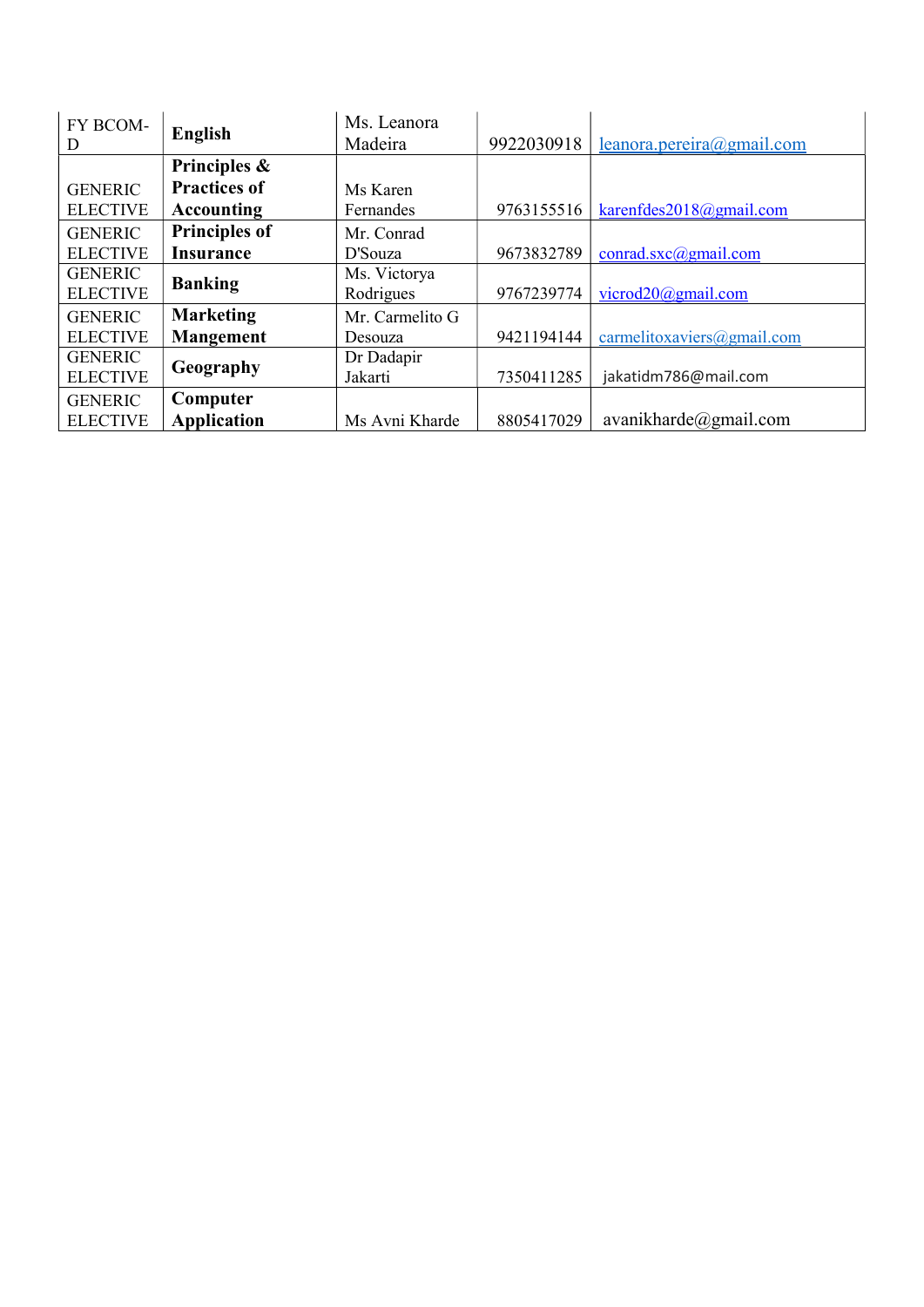# Department of Commerce SYBcom Semester III

#### HoD: Ms. Sumina da Costa Contact No. 9850936944 Email: suminadacosta@gmail.com

| Class/<br><b>Divison</b>                | <b>Chapter Title</b>                    | Teacher's<br><b>Name</b>       | Contact<br>No. | <b>Email ID</b>                   |
|-----------------------------------------|-----------------------------------------|--------------------------------|----------------|-----------------------------------|
| SY BCOM-<br>A                           | <b>Business Finance</b>                 | Ms. Sandra<br>Fernandes        | 9923431564     | fernandessandra $11@g$ mail.com   |
| SY BCOM-                                | <b>Fundamentals of</b>                  | Dr. Santana                    |                |                                   |
| A                                       | <b>Cost Accounting</b>                  | Fernandes                      | 9822166781     | santanaferns@gmail.com            |
| SY BCOM-                                | Entrepreneurship                        | Ms. Kimberly                   |                |                                   |
| A                                       | Development                             | <b>Barros</b>                  | 9637570963     | kim511@rediffmail.com             |
| SY BCOM-<br>A                           | <b>Business Law</b>                     | Ms Alia K Agha                 | 7709205881     | aliya.agha@gmail.com              |
| SY BCOM-<br>$\boldsymbol{B}$            | <b>Business Finance</b>                 | Ms. Mumtaz<br>Mendonca         | 9049467180     | mumtazmendonca80@gmail.com        |
| SY BCOM-                                | <b>Fundamentals of</b>                  | Ms.Sumina da                   |                |                                   |
| $\boldsymbol{B}$                        | <b>Cost Accounting</b>                  | Costa                          | 9850936944     | Suminada $\cos \tan(a)$ gmail.com |
| SY BCOM-<br>$\boldsymbol{B}$            | Entrepreneurship<br><b>Development</b>  | Ms. Sandra<br>Fernandes        | 9923431564     | fernandessandra $11@g$ mail.com   |
| SY BCOM-                                |                                         |                                |                |                                   |
| B                                       | <b>Business Law</b>                     | Ms Alia K Agha                 | 7709205881     | aliya.agha@gmail.com              |
| SY BCOM-<br>$\overline{C}$              | <b>Business Finance</b>                 | Ms. Victorya<br>Rodrigues      | 9767239774     | vicrod $20$ @gmail.com            |
| SY BCOM-                                | <b>Fundamentals of</b>                  | Ms. Maria Difa                 |                |                                   |
| C                                       | <b>Cost Accounting</b>                  | Fernandes                      | 9822103206     | mariadifa $2@$ gmail.com          |
| SY BCOM-                                | Entrepreneurship                        | Ms. Zarina                     |                |                                   |
| $\overline{C}$                          | Development                             | Chawdari                       | 9403273982     | zchawdari@rediffmail.com          |
| SY BCOM-<br>$\mathsf{C}$                | <b>Business Law</b>                     | Ms Alia K Agha                 | 7709205881     | aliya.agha@gmail.com              |
| SY BCOM-<br>D                           | <b>Business Finance</b>                 | Mr. Carmelito G<br>Desouza     | 9421194144     | carmelitoxaviers@gmail.com        |
| SY BCOM-                                | <b>Fundamentals of</b>                  | Ms. Zarina                     |                |                                   |
| D                                       | <b>Cost Accounting</b>                  | Chawdari                       | 9403273982     | zchawdari@rediffmail.com          |
| SY BCOM-                                | Entrepreneurship                        | Ms. Swizel                     |                |                                   |
| D                                       | Development                             | Jesslin Alphonso               | 8806569660     | swizel $03$ @gmail.com            |
| SY BCOM-<br>D                           | <b>Business Law</b>                     | Ms Alia K Agha                 | 7709205881     | aliya.agha@gmail.com              |
| <b>GENERIC</b><br><b>ELECTIVE-</b><br>3 | <b>Indian Capital</b><br><b>Markets</b> | Ms. Swizel<br>Jesslin Alphonso | 8806569660     | swizel $03$ @gmail.com            |
| <b>GENERIC</b>                          | <b>Retail</b>                           | Dr.Oscar                       |                |                                   |
| <b>ELECTIVE-</b><br>3                   | <b>Management</b>                       | Braganca<br>Demelo             | 9850253149     | Demelooscarl $5@g$ mail.com       |
| <b>GENERIC</b>                          |                                         |                                |                |                                   |
| <b>ELECTIVE-</b>                        | <b>Businesss Statistics</b>             | Ms. Komal                      |                |                                   |
| 3                                       |                                         | Raikar                         | 8605670124     | komadikomul@gmail.com             |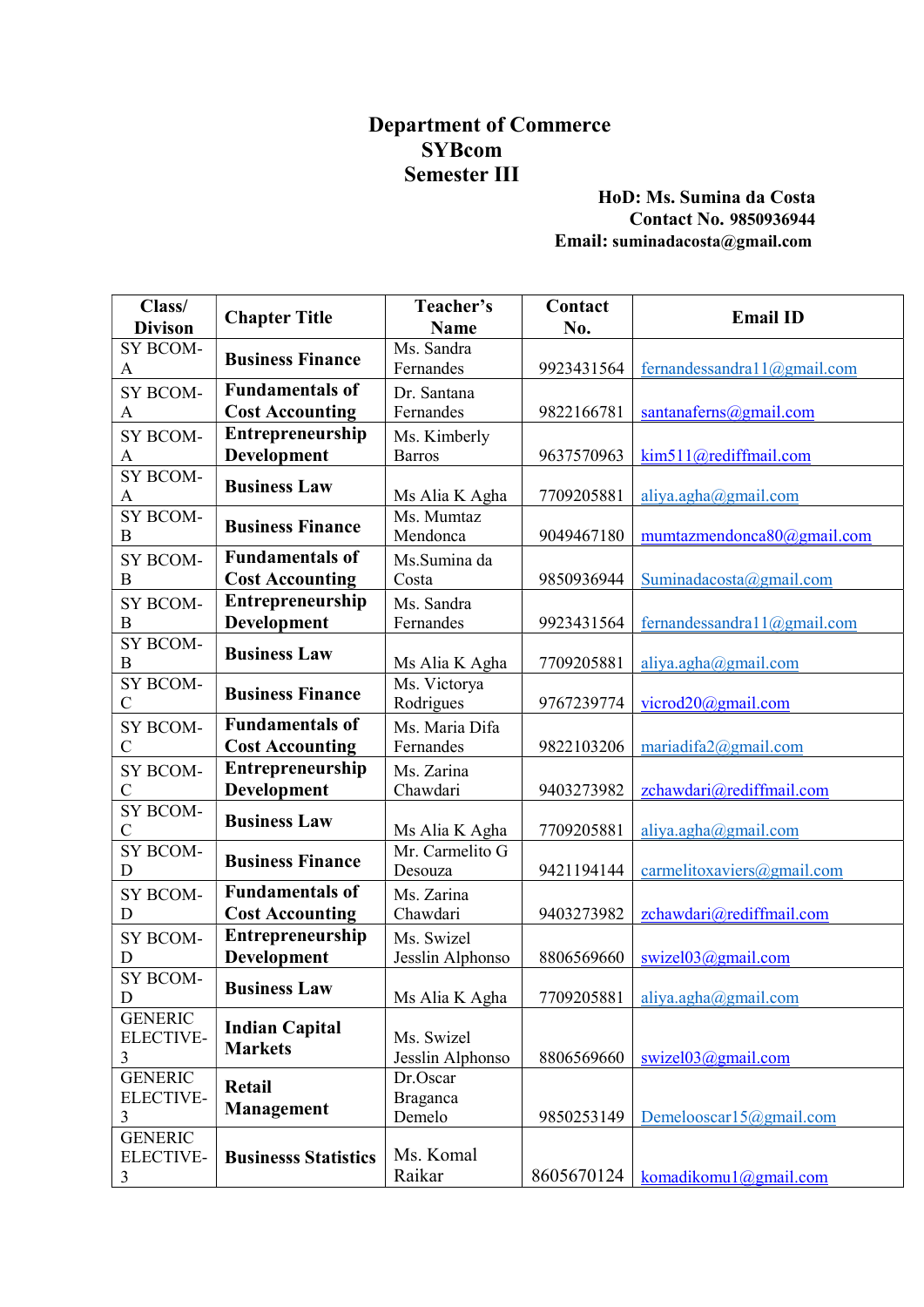| <b>GENERIC</b><br>ELECTIVE-             | <b>Businesss Statistics</b>             | Ms Vikita<br>Sinari        | 7038668063 | vikitasinari29@gmail.com         |
|-----------------------------------------|-----------------------------------------|----------------------------|------------|----------------------------------|
| <b>GENERIC</b><br><b>ELECTIVE-</b>      | Consumer<br><b>Behaviour</b>            | Herwin Furtado             | 9881180086 | herwinf69@gmail.com              |
| <b>GENERIC</b><br><b>ELECTIVE-</b>      | <b>Economics of</b><br><b>Resources</b> | Ms. Jacqueline<br>Monteiro | 9823389967 | jacquelinemonteiro1998@gmail.com |
| <b>GENERIC</b><br><b>ELECTIVE-</b>      | <b>Economics of</b><br><b>Resources</b> | Ms. Averyl Pires           | 7507808233 | averylpires@gmail.com            |
| <b>GENERIC</b><br><b>ELECTIVE-</b><br>4 | <b>Economics of</b><br><b>Resources</b> | Mr. Akhil Gawas            | 9421526407 | akhilgawas $6$ @gmail.com        |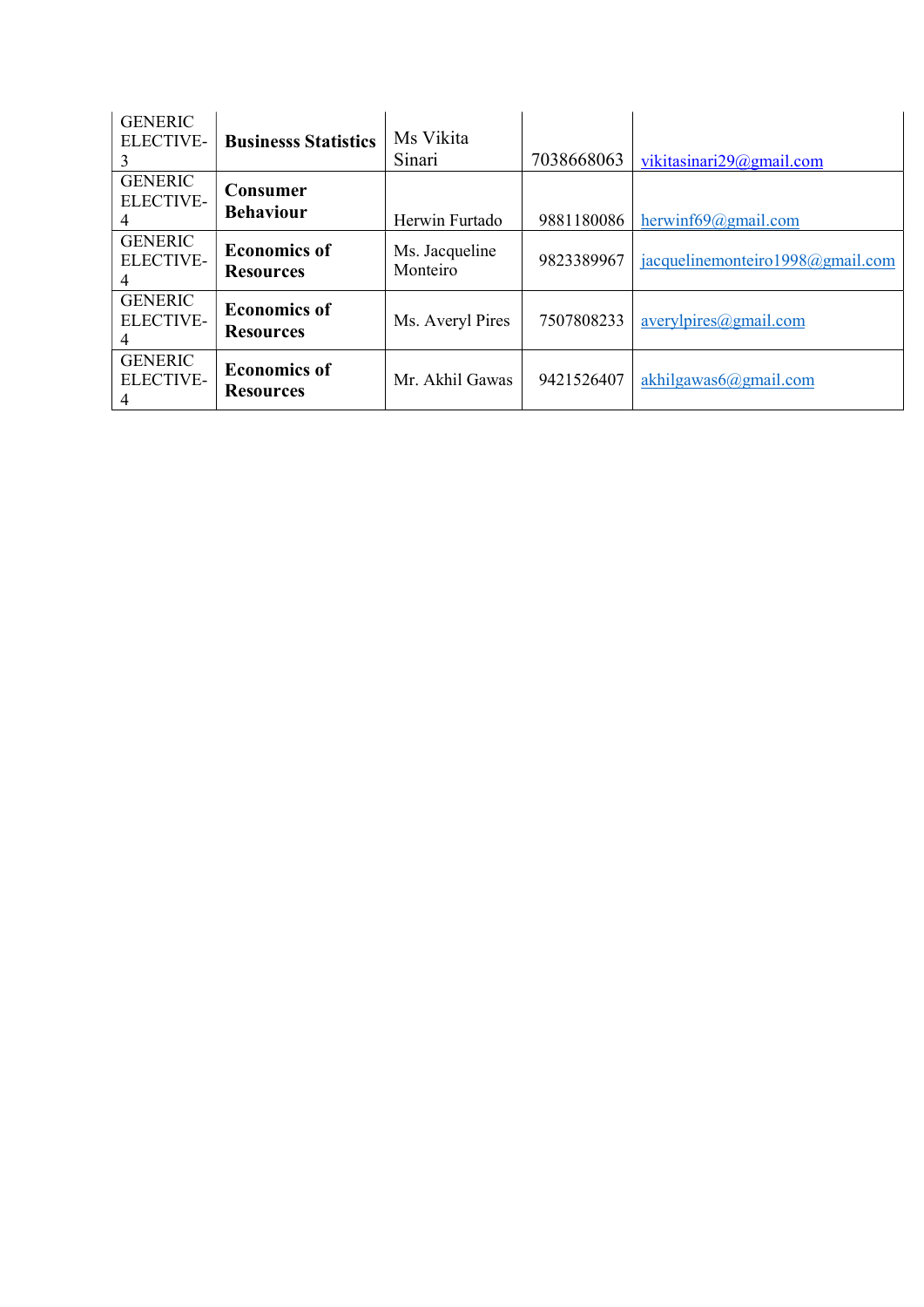### Department of Commerce TYBcom Semester V

### HoD: Ms. Sumina da Costa Contact No. 9850936944 Email: suminadacosta@gmail.com

| Class/<br><b>Divison</b>   | <b>Chapter Title</b>                | Teacher's<br><b>Name</b> | <b>Contact No.</b> | <b>Email ID</b>                        |
|----------------------------|-------------------------------------|--------------------------|--------------------|----------------------------------------|
| <b>TY</b>                  | <b>Industrial</b>                   |                          |                    |                                        |
| <b>BCOM-A</b>              | Management                          | Herwin Furtado           | 9881180086         | hervinf69@gmail.com                    |
|                            | <b>Indian Monetary</b>              |                          |                    |                                        |
|                            | and Financial                       |                          |                    |                                        |
|                            | System/                             |                          |                    | $\text{gema1}$ ataide@gmail.com        |
| <b>TY</b>                  | <b>International</b>                |                          |                    |                                        |
| <b>BCOM-A</b>              | <b>Economics</b>                    | Ms. Gema Ataide          | 9764894189         |                                        |
|                            | <b>DSE 1:Accounting-</b>            |                          |                    |                                        |
|                            | <b>Income Tax &amp;</b>             |                          |                    |                                        |
| <b>TY</b>                  | <b>Goods and Service</b>            | Dr. Santana              |                    |                                        |
| <b>BCOM-A</b>              | Tax                                 | Fernandes                | 9822166781         | santanaferns@gmail.com                 |
| <b>TY</b>                  | <b>DSE 2: Accounting -</b>          | Ms. Maria Difa           |                    |                                        |
| <b>BCOM-A</b>              | <b>Auditing I</b>                   | Fernandes                | 9822103206         | mariadifa $2@$ gmail.com               |
| <b>TY</b>                  | <b>DSE 3: Government</b>            | Ms.Sumina da             |                    |                                        |
| <b>BCOM-A</b>              | <b>Accounting</b>                   | Costa                    | 9850936944         | Suminadacosta@gmail.com                |
| <b>TY</b>                  | <b>DSE 4: Financial</b>             | Mr. Conrad               |                    |                                        |
| <b>BCOM-A</b>              | <b>Reporting</b>                    | D'Souza                  | 9673832789         | $\frac{\text{conrad.sxc}(a)$ gmail.com |
| <b>TY</b>                  | <b>Industrial</b>                   | Ms. Kimberly             |                    |                                        |
| <b>BCOM-B</b>              | <b>Management</b>                   | <b>Barros</b>            | 9637570963         | kim511@rediffmail.com                  |
|                            | <b>Indian Monetary</b>              |                          |                    |                                        |
|                            | and Financial                       | Mr. Akhil Gawas          | 9421526407         | akhilgawas6@gmail.com                  |
| <b>TY</b>                  | System/<br><b>International</b>     |                          |                    |                                        |
| <b>BCOM-B</b>              | <b>Economics</b>                    |                          |                    |                                        |
|                            | <b>DSE1: Banking and</b>            |                          |                    |                                        |
|                            | <b>Financial Services-</b>          |                          |                    |                                        |
|                            | <b>Modern Banking</b>               |                          |                    |                                        |
| <b>TY</b>                  | <b>Operations and</b>               | Ms. Victorya             |                    |                                        |
| <b>BCOM-B</b>              | <b>Service</b>                      | Rodrigues                | 9767239774         | vicrod20@gmail.com                     |
|                            | <b>DSE 2: Banking and</b>           |                          |                    |                                        |
| <b>TY</b>                  | <b>Financial Services:</b>          | Ms. Zarina               |                    |                                        |
| <b>BCOM-B</b>              | <b>Bank Management</b>              | Chawdari                 | 9403273982         | zchawdari@rediffmail.com               |
|                            | <b>DSE 3: Banking and</b>           |                          |                    |                                        |
| <b>TY</b>                  | <b>Financial Services:</b>          | Ms. Sandra               |                    |                                        |
| <b>BCOM-B</b>              | <b>Banking in India</b>             | Fernandes                | 9923431564         | fernandessandra $11@g$ mail.com        |
|                            | <b>DSE 4: Banking and</b>           |                          |                    |                                        |
|                            | <b>Financial Services:</b>          |                          |                    |                                        |
|                            | Foreign Exchange,                   |                          |                    |                                        |
|                            | Foreign Trade,                      |                          |                    |                                        |
| <b>TY</b><br><b>BCOM-B</b> | <b>International</b>                | Mr. Carmelito G          | 9421194144         |                                        |
| <b>TY</b>                  | <b>Finance</b><br><b>Industrial</b> | Desouza<br>Dr.Carmelita  |                    | carmelitoxaviers@gmail.com             |
| BCOM-C                     |                                     | Dmello                   | 9823523515         | carmelita.xavierscolg@gmail.com        |
|                            | Management                          |                          |                    |                                        |